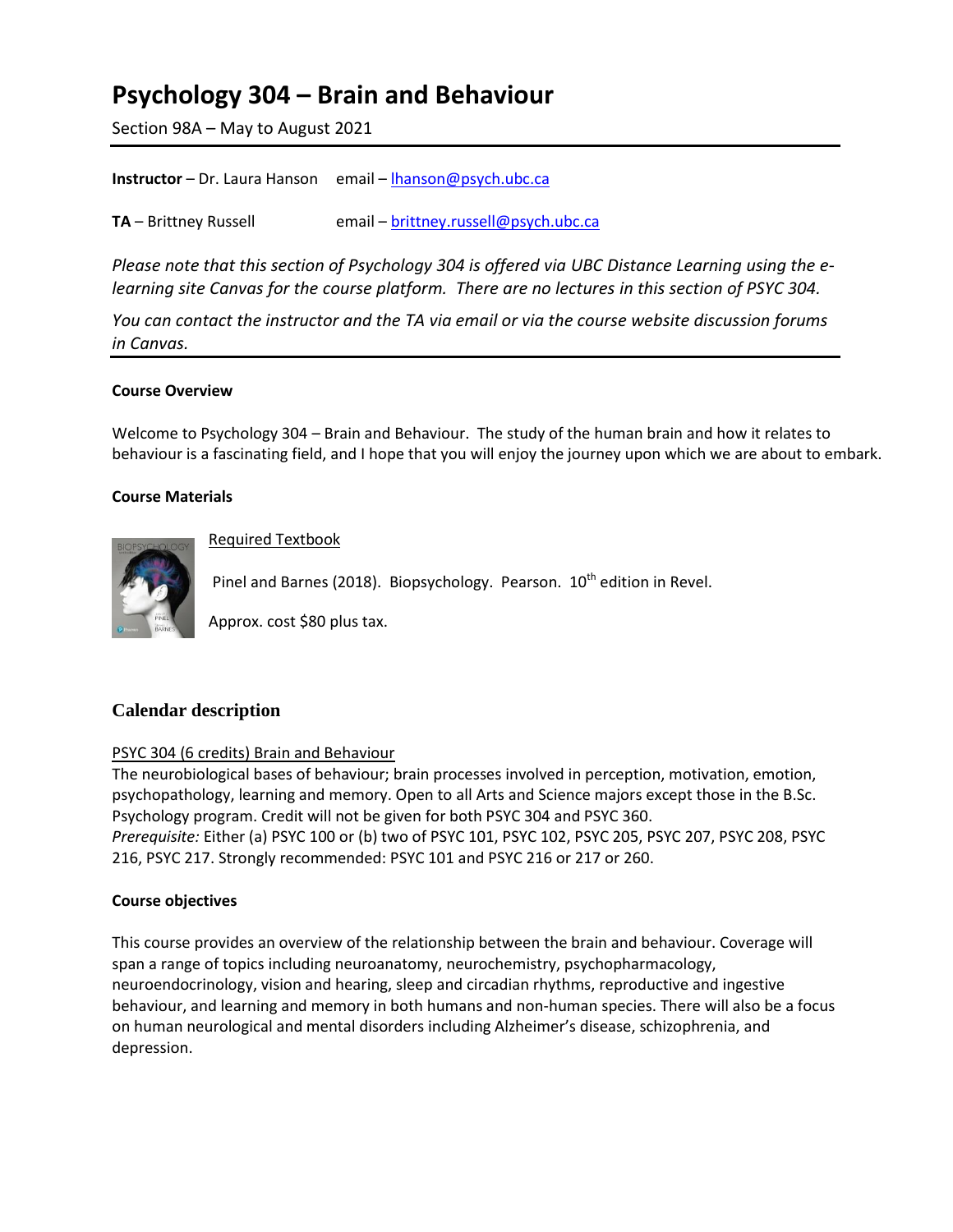After completing the course, students will be able to:

- Describe the field of biopsychology and how it fits with other fields that involve studying of the brain and behavior.
- Identify the functions of a full range of brain structures and neurotransmitters.
- Be able to identify the functions of different types of brain cells and explain how neurons send and receive signals.
- Describe the research methods most commonly used in biopsychology.
- Understand the impact of a range of neurotransmitters, hormones and psychoactive drugs on the behaviour of humans and other species.
- Describe the potential outcome of damage to nervous system structures.
- Be able to explain how the brain is involved in the regulation of our sensory and motor systems.
- Understand how the brain is involved in a range of behaviours including learning and memory, eating, sex, sleep, aggression and drug use.
- Describe brain involvement in a range of human neurological and mental disorders including Alzheimer's disease, schizophrenia and depression

### **Overview of Readings and Activities**

This course is divided into six modules as indicated in the table below.

| Unit                                                                       | <b>Readings</b>                                                                                             | Activities*                                                 |  |
|----------------------------------------------------------------------------|-------------------------------------------------------------------------------------------------------------|-------------------------------------------------------------|--|
| $M$ odule 1 – Introduction                                                 | Online-Introduction section                                                                                 | Discussion 1                                                |  |
| Module 2 - Basic Concepts                                                  | Chapters $1, 2, 3, 4$ and $5 +$ online<br>Neuroendocrinology readings                                       | Discussions 2, 3 and 4                                      |  |
| Module 3 - Sensory and<br>Motor Systems                                    | Chapters 6, 7 and 8                                                                                         | Written Assignment 1<br>Discussion 5                        |  |
| Module 4 - Brain Damage,<br>Psychiatric Disorders and<br>Emotions          | Chapters 10, 18 and 17                                                                                      | Discussions 6 and 7<br>Written Assignment 2                 |  |
| Learning, Hunger, Addiction,   online Hormones and Sexual<br>Sex and Sleep | Module 5 - Biopsychology of Chapters 11, 12, 15, 13 and 14 +<br>Behaviour readings                          | Discussions 8 and 9                                         |  |
| Final Exam                                                                 | $\blacksquare$ Module 6 – Preparing for the $\blacksquare$ Online - Preparing for the Final<br>Exam section | Final Examination<br>(Online using the LockDown<br>Browser) |  |

**\*Refer to the Course Schedule for dates.**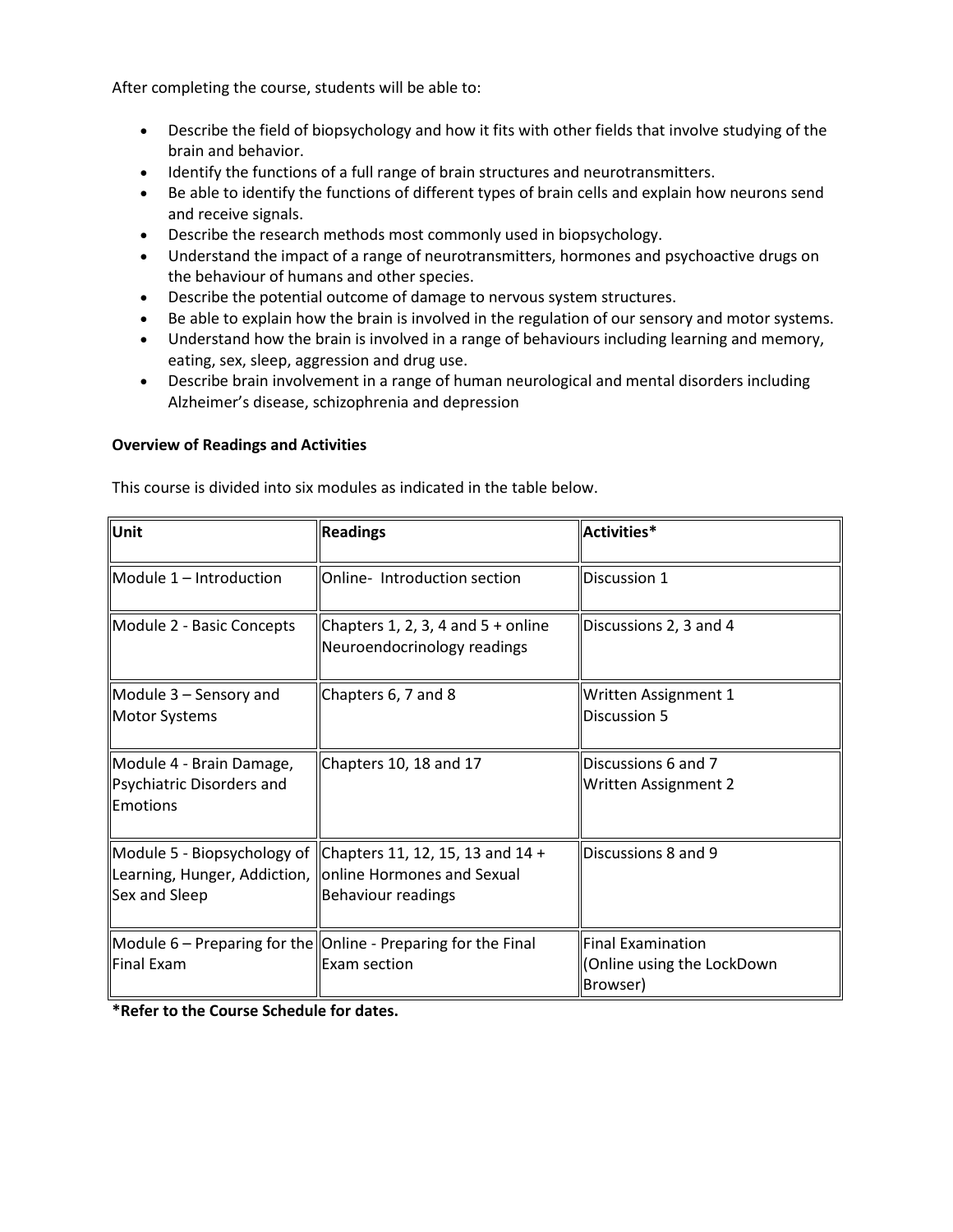## **Course Grading**

Your grade in the course will be based on your performance on two written assignments, participation in scheduled online discussions and a final examination.

#### **Graded Assignments**

There are two written assignments due on specific dates. See the Assignment Information section on the course website for more information and refer to the Course Schedule for the specific due dates.

Assignment 1 is worth 19% of your grade and Assignment 2 is worth 24% of your grade.

If a student is unable to submit an assignment due to medical reasons, the assignment will be waived and the weight of the final examination increased accordingly. There are strict late penalties for overdue assignments (10% deduction per day late). Assignments more than five days late will not be accepted and a score of zero assigned. You are expected to manage your time accordingly – if you believe that an assignment due date is at a busy time for you (e.g., during a time when other examinations or assignments are scheduled), then you should submit your assignment earlier.

### **Scheduled Online Discussions**

There will be nine scheduled online discussions held during specific dates.

Participation in Discussion 1 is worth 1%. For all remaining discussions (Discussions 2-9) participation in each scheduled discussion is worth 2%. Your posting may be awarded a 2/2 (good), a 1/2 (OK but could have put more thought or effort into it) or a 0/0 (poor or no posting made during the scheduled time).

Refer to the Course Schedule for the dates that these discussions are scheduled. You will not receive points for posting before or after these dates. The topic for each discussion will be posted in the discussion forum just prior to the start of the scheduled time for discussion.

Participation in scheduled online discussions is worth 17% of your course grade.

#### **Final Examination**

The final exam is a mixture of multiple choice, fill-in-the-blanks, and short answer questions. Please see the section on the course website called Preparing for the Final Exam which provides detail about the final examination plus a practice examination which is similar in format and difficulty to the actual final examination.

This course will use the LockDown Browser for delivering the final exam online. For more information about the LockDown Browser including technical requirements for your computer, please see <https://lthub.ubc.ca/guides/lockdown-browser-student-guide/>

IMPORTANT: You will be permitted to refer to your own personal notes during the writing of the final exam. So part of your strategy in studying for the exam will be to take very good notes. Your notes must be physical hard copies (i.e., on paper) – and can be either handwritten or typed. You may NOT use any device to refer to digital copies of your notes (i.e., you can't look at your notes on a phone or tablet). You will NOT be allowed to refer to your textbook or look up information on the Internet while taking the exam. You are ONLY allowed to refer to your own notes.

The final examination comprises 40% of your course grade.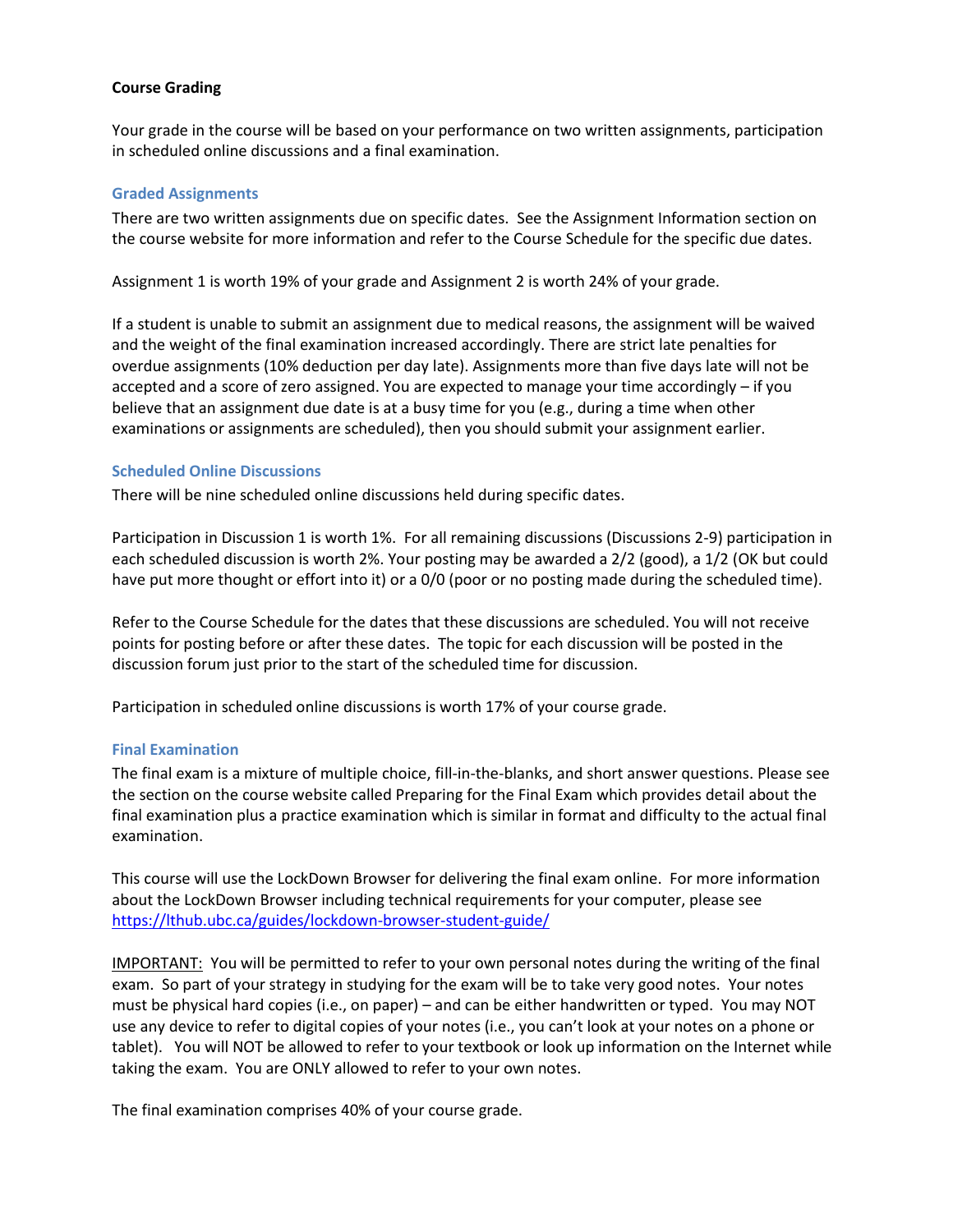### **Calculation of Final Grade**

The following weightings will be used in calculating your final grade.

| Assignment 1             | 19%  |
|--------------------------|------|
| Assignment 2             | 24%  |
| <b>Discussions</b>       | 17%  |
| <b>Final Examination</b> | 40%  |
|                          | 100% |

#### **Important Policies**

#### **Grade Distribution**

### ADJUSTED DEPARTMENTAL SCALING POLICY FOR 2021S

In order to reduce grade inflation and maintain equity across multiple course sections, all psychology classes are required to comply with departmental norms regarding grade distributions. However, in the spirit of flexibility and compassion in light of COVID-19 and the associated pivoting to online teaching, those departmental norms have been adjusted upwards by 5% for only 2020W and 2021S. According to these adjusted norms, the average grade in 100- and 200-level Psychology classes will be 72 for an exceptionally strong class, 70 for an average class, and 68 for a weak class, with a standard deviation of 14. The corresponding figures for 300- and 400-level classes will be 75, 73, and 71, with a standard deviation of 13. Scaling may be used in order to comply with these norms; grades may be scaled up or down as necessary by an instructor or the department. Grades are not official until they appear on a student's academic record. You will receive both a percent and a letter grade for this course. At UBC, they convert according to the key below:

| A+ 90-100% | C+64-67% |
|------------|----------|
| A 85-89%   | C 60-63% |
| A-80-84%   | C-55-59% |
| B+ 76-79%  | D 50-54% |
| B 72-75%   | F0-49%   |
| B-68-71%   |          |

#### **Academic Concession**

For course policies regarding in-term academic concessions, please refer to the relevant UBC calendar entry:<http://www.calendar.ubc.ca/vancouver/index.cfm?tree=3,329,0,0>

#### **Plagiarism**

#### *Psychology Department's Position on Academic Misconduct*

Cheating, plagiarism, and other forms of academic misconduct are very serious concerns of the University, and the Department of Psychology has taken steps to alleviate them. In the first place, the Department has implemented software that can reliably detect cheating on multiple-choice exams by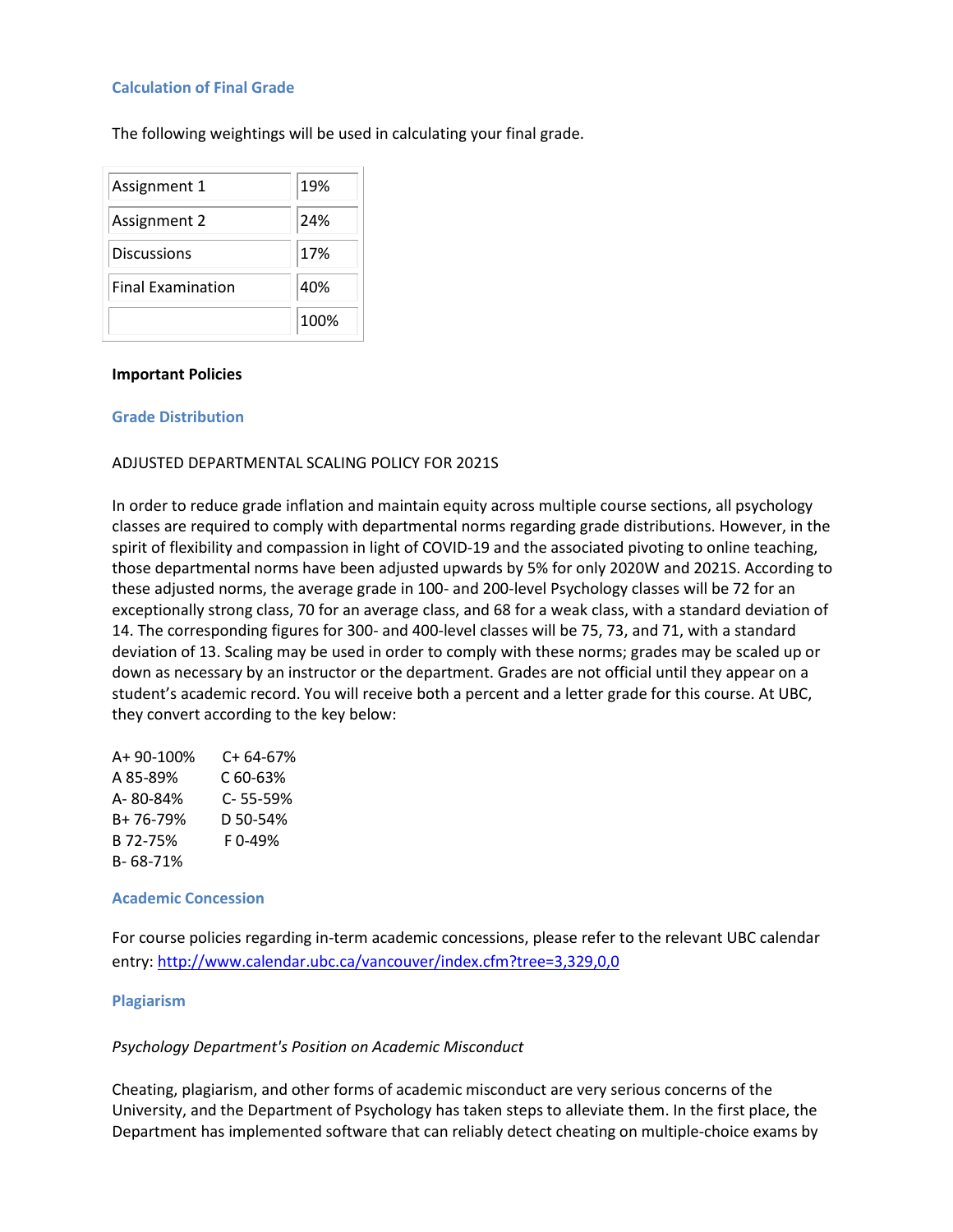analyzing the patterns of students' responses. In addition, the Department subscribes to TurnItIn--a service designed to detect and deter plagiarism. Materials (term papers, lab reports, etc.) that students submit for grading will be scanned and compared to over 4.5 billion pages of content located on the Internet or in TurnItIn's own proprietary databases. The results of these comparisons are compiled into customized 'Originality Reports' containing several, sensitive measures of plagiarism; instructors receive copies of these reports for every student in their class.

In all cases of suspected academic misconduct, the parties involved will be pursued to the fullest extent dictated by the guidelines of the University. Strong evidence of cheating or plagiarism may result in a zero credit for the work in question. The University of British Columbia has the right to impose harsher penalties including (but not limited to) a failing grade for the course, suspension from the University, cancellation of scholarships, or a notation added to a student's transcript.

All graded work in this course, unless otherwise specified, is to be original work done independently by individuals. If you have any questions as to whether or not what you are doing is even a borderline case of academic misconduct, please consult your instructor. If you are uncertain as to what is considered plagiarism in general, please see the UBC Guide to Academic Integrity at <http://learningcommons.ubc.ca/resource-guides/avoid-plagiarism/>

In general, please do not "cut and paste" material from the Internet into an assignment or copy from journal articles or books or another student's work and claim the material as your own. The words you use must be your own words. Be careful to always provide in-text citations and references when citing a source.

#### **University Values**

UBC provides resources to support student learning and to maintain healthy lifestyles but recognizes that sometimes crises arise and so there are additional resources to access including those for survivors of sexual violence. UBC values respect for the person and ideas of all members of the academic community. Harassment and discrimination are not tolerated nor is suppression of academic freedom. UBC provides appropriate accommodation for students with disabilities and for religious and cultural observances. UBC values academic honesty and students are expected to acknowledge the ideas generated by others and to uphold the highest academic standards in all of their actions. Details of the policies and how to access support are available at - [https://senate.ubc.ca/policies-resources-support](https://senate.ubc.ca/policies-resources-support-student-success)[student-success.](https://senate.ubc.ca/policies-resources-support-student-success)

# **Copyright**

All materials of this course (course handouts, assessments, course readings, etc.) are the intellectual property of the Course Instructor or licensed to be used in this course by the copyright owner. Redistribution of these materials by any means without permission of the copyright holder(s) constitutes a breach of copyright and may lead to academic discipline.

#### **Issues for Students Studying Abroad and Remotely**

During this pandemic, the shift to online learning has greatly altered teaching and studying at UBC, including changes to health and safety considerations. Keep in mind that some UBC courses might cover topics that are censored or considered illegal by non-Canadian governments. This may include, but is not limited to, human rights, representative government, defamation, obscenity, gender or sexuality, and historical or current geopolitical controversies. If you are a student living abroad, you will be subject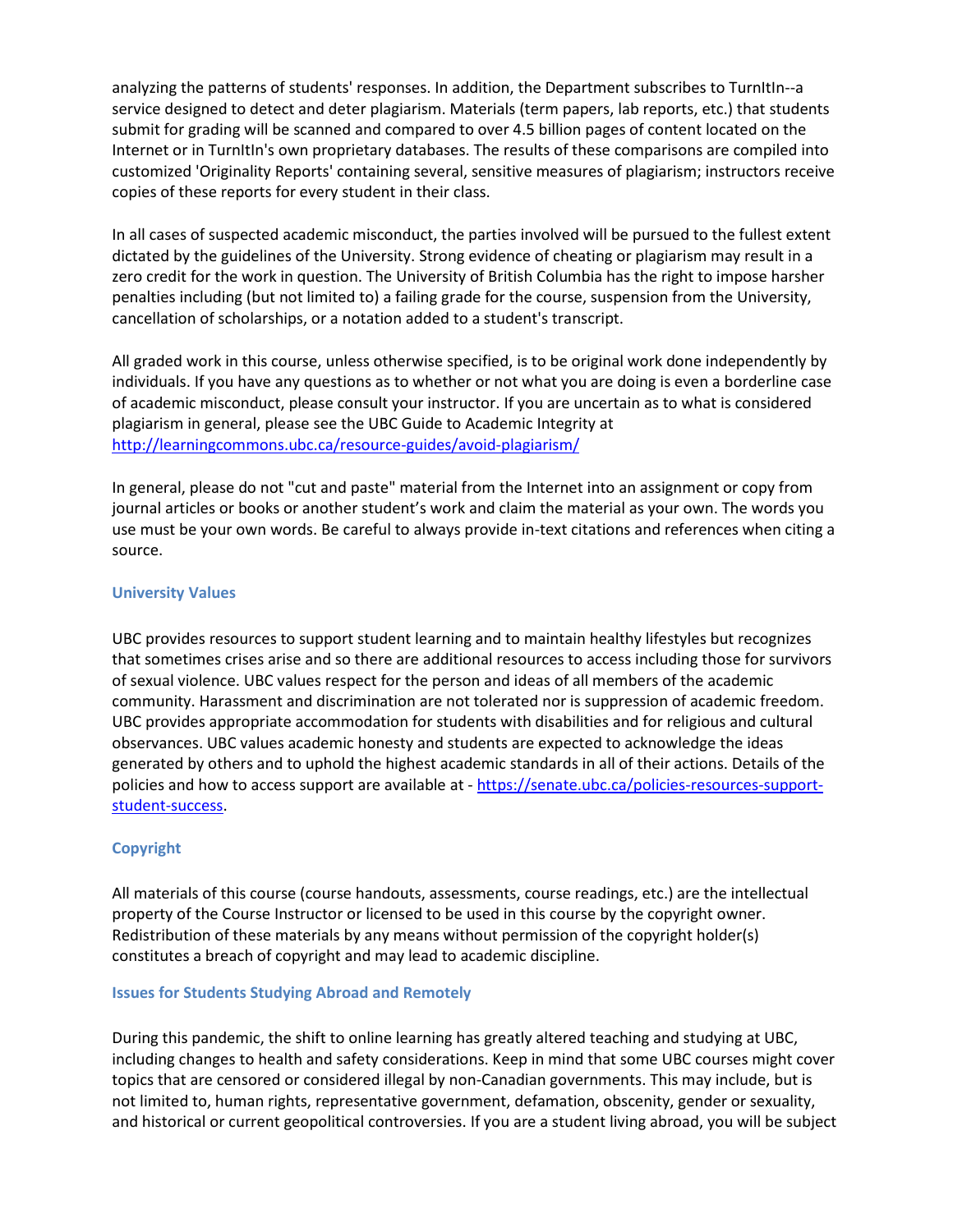to the laws of your local jurisdiction, and your local authorities might limit your access to course material or take punitive action against you.

UBC is strongly committed to academic freedom, but has no control over foreign authorities (please visit - <http://www.calendar.ubc.ca/vancouver/index.cfm?tree=3,33,86,0> - for an articulation of the values of the University conveyed in the Senate Statement on Academic Freedom). Thus, we recognize that students will have legitimate reason to exercise caution in studying certain subjects. If you have concerns regarding your personal situation, consider postponing taking a course with manifest risks, until you are back on campus or reach out to your academic advisor to find substitute courses. For further information and support, please visit: [http://academic.ubc.ca/support-resources/freedom](http://academic.ubc.ca/support-resources/freedom-expression)[expression](http://academic.ubc.ca/support-resources/freedom-expression)

# **Two Indispensable Links**

1. **UBC Distance Learning – Learner Support -** [http://distancelearning.ubc.ca/learner](http://distancelearning.ubc.ca/learner-support/)[support/](http://distancelearning.ubc.ca/learner-support/)

Once you have finished reading this introduction, please take some time to read over the Learner Support information. Here you will also find important information on policies and procedures (e.g., withdrawals, extensions) and key contacts.

# 2. **UBC Library -** <http://www.library.ubc.ca/>

Your assignment will require you to do a literature search. The best place to do these literature searches and obtain copies of articles is through the UBC Library website. If you are not familiar with how to do literature searches using a database such as Medline, see the help available via the UBC Library website or ask a UBC librarian in person. The UBC Library has a lot of other useful information such as how to cite references (using APA style) and avoid plagiarism.

Please take some time reviewing the information and resources available on both of these websites.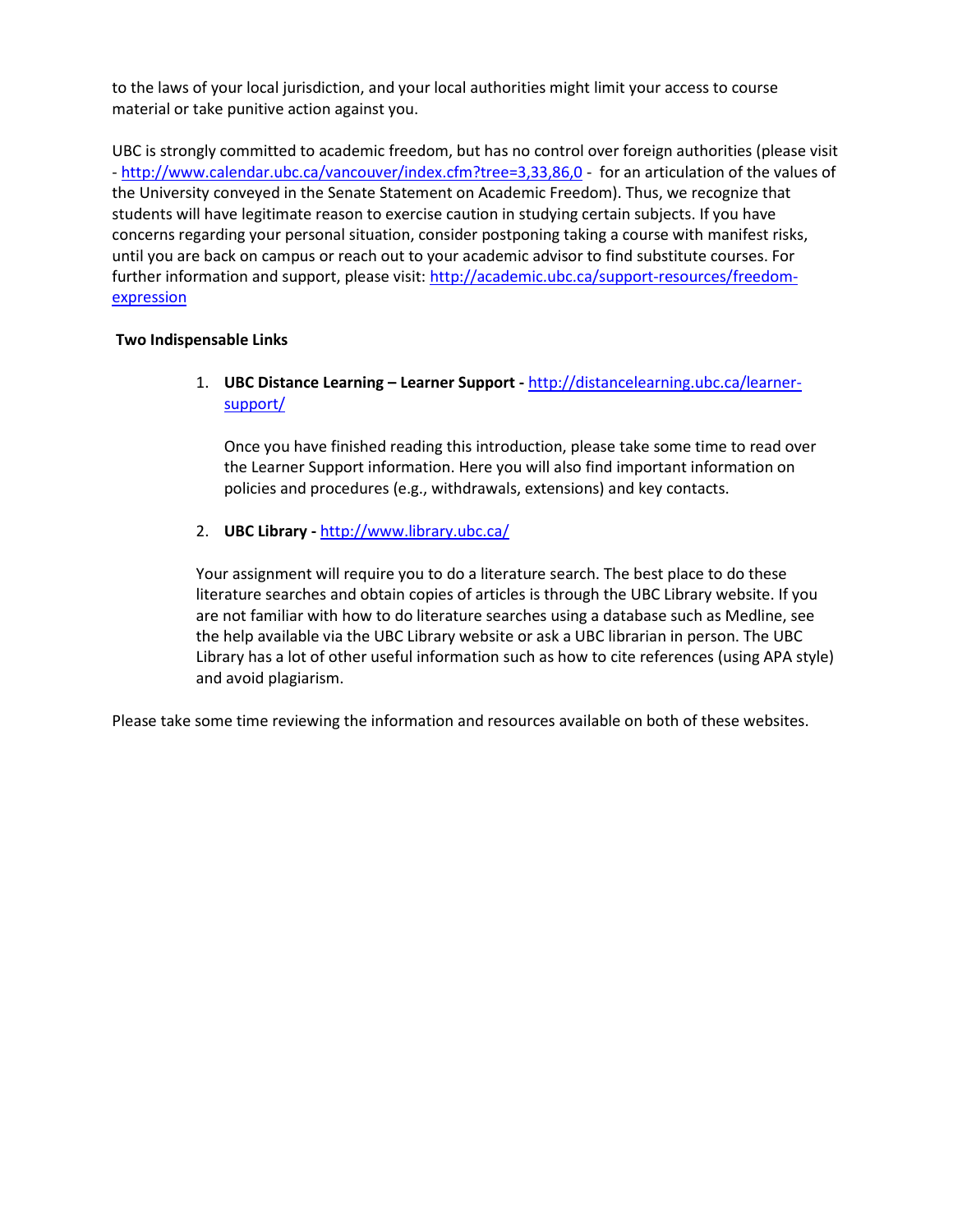# **PSYC 304 - Course Schedule**

Follow the suggested timeline for your readings and take particular note of the dates for the scheduled discussions and due dates for assignments (highlighted in yellow).

| <b>Dates</b>                                                           | <b>Text Readings</b>                                             | <b>Online Readings</b> | <b>Requirements</b>            |  |
|------------------------------------------------------------------------|------------------------------------------------------------------|------------------------|--------------------------------|--|
| <b>MODULE 1 - Introduction</b>                                         |                                                                  |                        |                                |  |
| May 10-13                                                              |                                                                  | Introduction           |                                |  |
| Postings for Discussion 1<br>must be made between<br>May 14-18         |                                                                  |                        | Discussion 1                   |  |
|                                                                        | <b>MODULE 2: Basic Concepts</b>                                  |                        |                                |  |
| May 19-June 11                                                         | Chapter 1. Biopsychology as a<br>Neuroscience                    |                        |                                |  |
|                                                                        | Chapter 2. Evolution, Genetics, and<br>Experience                |                        |                                |  |
|                                                                        | Chapter 3. Anatomy of the Nervous<br>System                      | Neuroendocrinology     |                                |  |
|                                                                        | Chapter 4. Neural Conduction and<br><b>Synaptic Transmission</b> |                        |                                |  |
|                                                                        | Chapter 5. The Research Methods of<br>Biopsychology              |                        |                                |  |
| Postings for Discussion 2<br>must be made between<br><b>May 25-28</b>  |                                                                  |                        | Discussion 2                   |  |
| Postings for Discussion 3<br>must be made between<br>June $1-4$        |                                                                  |                        | Discussion 3                   |  |
| Postings for Discussion 4<br>must be made between<br><b>June 8-11</b>  |                                                                  |                        | Discussion 4                   |  |
| <b>MODULE 3: Sensory and Motor Systems</b>                             |                                                                  |                        |                                |  |
|                                                                        | Chapter 6. The Visual System                                     |                        |                                |  |
| June 12-29                                                             | Chapter 7. Mechanisms of Perception                              |                        |                                |  |
|                                                                        | Chapter 8. The Sensorimotor System                               |                        |                                |  |
| Your Written Assignment<br>1 is due $June 21$ (before<br>midnight)     |                                                                  |                        | Written<br>Assignment 1<br>Due |  |
| Postings for Discussion 5<br>must be made between<br><b>June 24-28</b> |                                                                  |                        | Discussion 5                   |  |